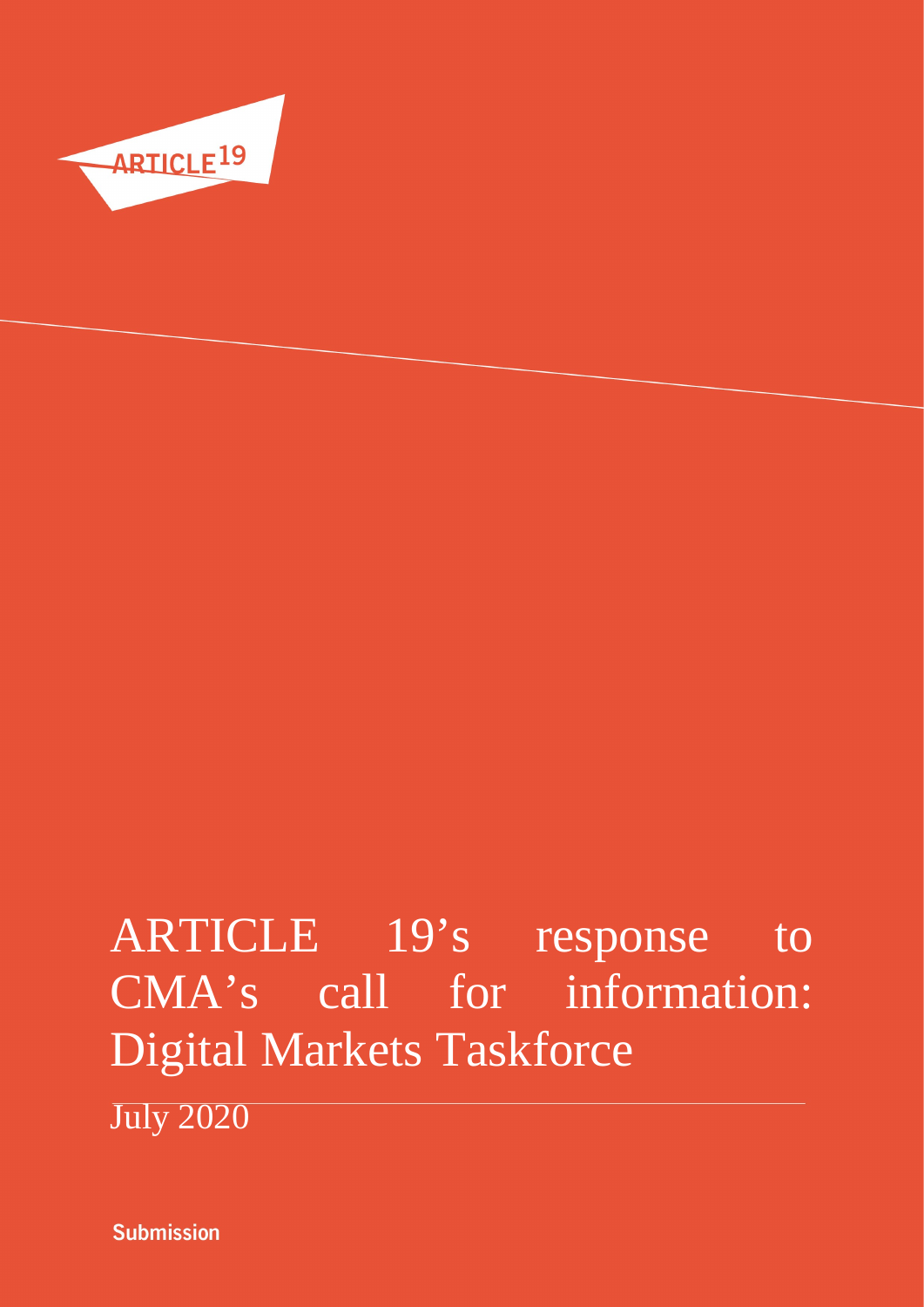

# **Introduction**

ARTICLE 19 is an international human rights organisation founded in 1987 that defends and promotes the right to freedom of expression and freedom of information (freedom of expression) worldwide. It takes its mandate from the Universal Declaration of Human Rights, which guarantees the right to freedom of expression and information.

Nowadays, digital technologies are an important means of seeking, receiving, and imparting information and exercising the right to freedom of expression. ARTICLE 19 considers that business actors in digital economy - such as device manufacturers, telecom operators, ISPs, online platforms have responsibilities with regards to human rights. Those responsibilities reflect the critical role these businesses play in enabling individuals to exercise their right to freedom of expression.

With this submission, ARTICLE 19 aims to contribute to the work of the Digital Markets Taskforce by suggesting that competition law and policy, as well as pro-competitive ex ante regulation, shall have a role in shaping the contours of digital platforms responsibilities. We appreciate the Competition and Markets Authority's (CMA) invitation to submit comments to this call and hope they will be reflected in the recommendations of the CMA Taskforce to the Government.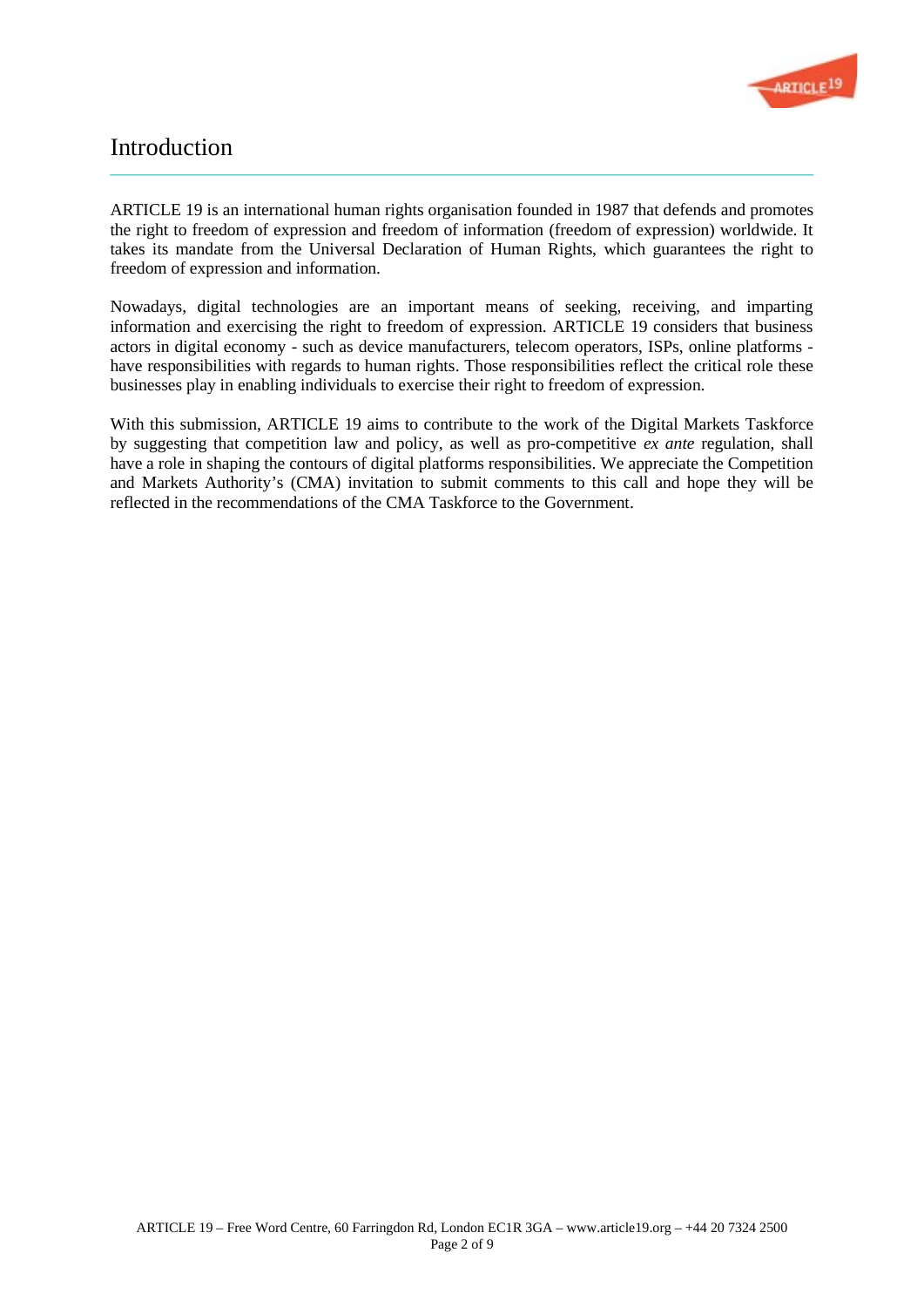

# ARTICLE 19's comments

# Preliminary remarks: The impact of digital platforms is not only economic

The CMA's call for information aims to collect evidence and input on 'what intervention, if any, is necessary to protect and promote competition and innovation in digital markets and to address the anti-competitive effects that can arise from the exercise of market power in those markets'. ARTICLE 19 welcomes the initiative and urges CMA not to limit its attention to economic elements, but to include in its assessment how the use (and misuse) of market power affects consumers' human rights. $1$ 

The behaviours of the major digital platforms have an ever-increasing impact on tens of millions of UK users' rights to privacy, data protection, freedom of expression and information, nondiscrimination, to mention a few.<sup>2</sup> As rightly recognised by CMA, winner takes all dynamics are problematic because of the lack of competitive pressure they lead to, as well as because of wider societal consequences, such as the ability for disinformation and fake news to proliferate<sup>3</sup>. Those consequences are becoming and must remain in the attention of those who shape and enforce competition and pro-competitive regulation. Indeed, the latter shall contribute, and never conflict, to the achievement of the societal values that shall drive market, economic and technological developments in the country.

As recognised by the CMA, any pro-competition approach will need to interact with existing procompetitive and consumer measures as well as existing and proposed interventions, which seek to further wider policy objectives<sup>4</sup>. This cannot be read but as a strong call to avoid silos, and widen the analytical framework that grounds and guides competition and pro-competitive regulatory enforcement. In particular, the Taskforce should recognise broader policy issues can be exacerbated by market dynamics and digital platforms' business models. Rather, the Taskforce should call governments and enforcers to use an adequate analytical framework to weight up remedies and choose ones that achieve not only competition objectives, but also wider public policy objectives.

#### Recommendations:

- The CMA should include a human rights dimension in its assessment of anti-competitive effects that can arise from the exercise of market power in those markets.
- The Government and the CMA should adopt an analytical framework to weigh up remedies and chose those that achieve not only competition objectives, but also wider public policy objectives.

 $1$  To a certain extent, the CMA has already recognized this approach in its Report of July 2020, where it states: 'competition concerns can also lead to and exacerbate a range of broader online harms… For example, a thriving and competitive market for independent news and journalism is essential for an effective democracy: if the sustainability of authoritative journalism is undermined, this is likely to worsen concerns around fake news and misleading information. More generally, if users are to be truly empowered to keep themselves and their children safe online, adequate choice over platforms and other digital providers is indispensable." See: CMA, Online Platforms and Digital Advertising, Market Study Final Report, July 2020, p. 71.

<sup>&</sup>lt;sup>2</sup> ARTICLE 19 has repeatedly argued that competition law and policy needs to consider human rights. See, in particular, ARTICLE 19, Submission to DG COMP, September 2018; ARTICLE 19, Submission to Israel Antitrust Authority, October 2018; ARTICLE 19, Submission to Federal Trade Commission, November 2018.

<sup>3</sup> See CMA Call for information, para 1.13.

<sup>4</sup> See CMA Call for information, para 1.20.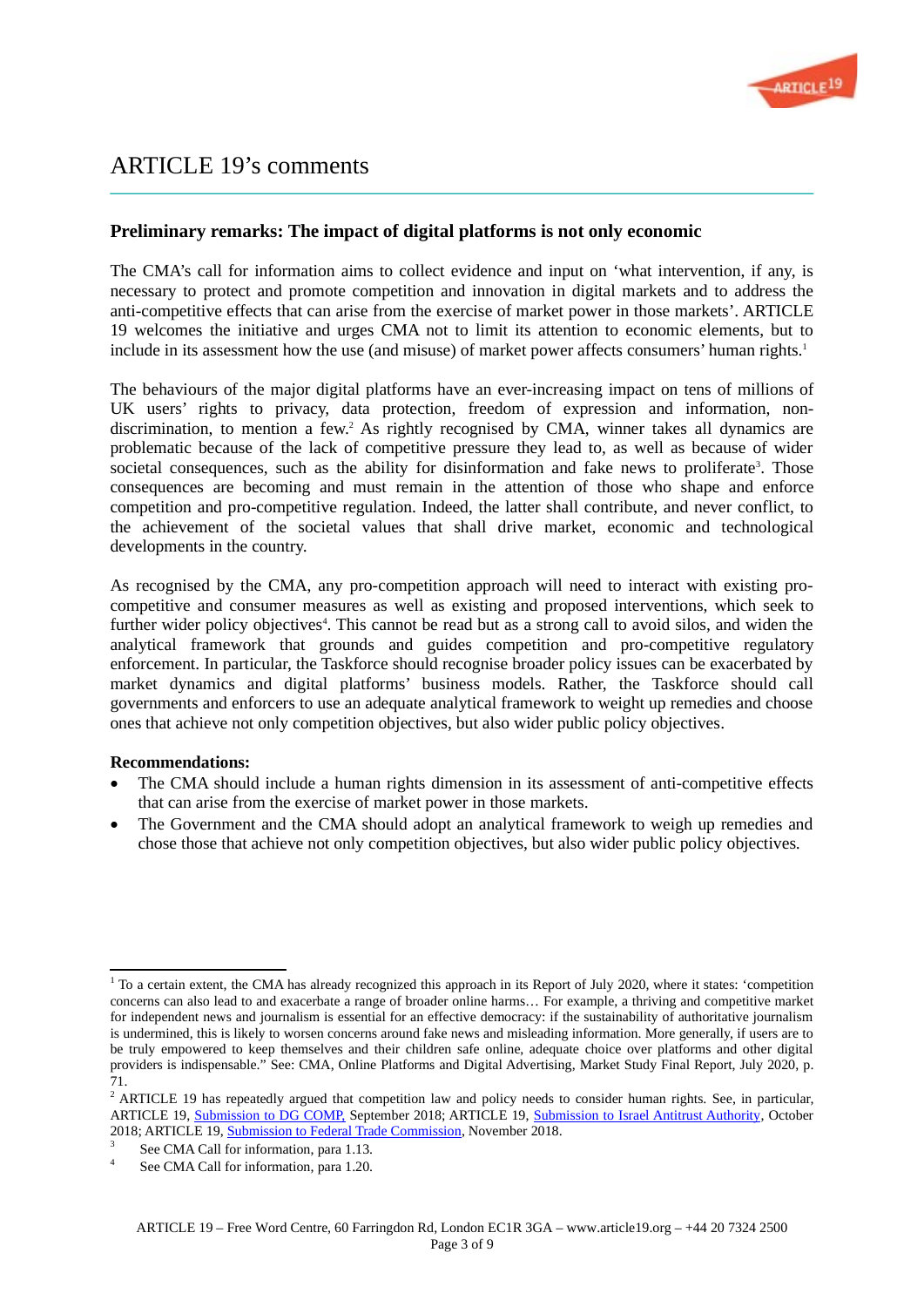

# I. Scope of a new approach

# 1. What are the appropriate criteria to use when assessing whether a firm has Strategic Market Status (SMS) and why?

The assessment of market power should include the assessment of the capacity to dictate quality parameters on the market. In highly concentrated markets, the quality standards adopted by the gatekeeper and/or by unavoidable trading partners become the quality standards of the entire market. In light of this, we believe that a criterion to use when assessing whether a firm holds Strategic Market Status is to look at whether the firm is able to set quality standards in the market. We call on the Taskforce to include in the concept of quality the impact that the product or service has on consumers' fundamental rights, and in particular on the rights to freedom of expression, privacy, data protection and non-discrimination.

#### Recommendation:

 When assessing the existence of Strategic Market Status, the enforcers should check if the firm is able to set quality standards in the market.

#### • What evidence could be used when assessing whether the criteria have been met?

To assess the quality parameters of a product or a service, competition enforcers could rely on a consistent and well-structured co-operation with other authorities, which have the relevant expertise and skills to perform such an analysis. Those authorities could be called to provide assistance, for example in the form of opinions on the specific quality parameter of their concern (for example, privacy, non-discrimination etc.), which the competition enforcer should be obliged to take into due account in its overall assessment of the existence of the SMS.

The procedural rules that are necessary to establish this cooperation need to guarantee a smooth, fast, and efficient process, in order not to delay competition enforcement.

#### Recommendations:

- In its assessment, the CMA should rely on the assistance and advice of authorities and bodies with the relevant expertise.
- The procedural rules that establish this cooperation need to guarantee a smooth, fast and efficient process, in order not to delay competition enforcement.

# 2. What implications should follow when a firm is designated as having SMS? For example:

• Should a SMS designation enable remedies beyond a code of conduct to be deployed?

• Should SMS status apply to the corporate group as a whole?

• Should the implications of SMS status be confined to a subset of a firm's activities (in line with the market study's recommendation regarding core and adjacent markets)?

#### Recommendation:

The focus of regulation should be the service, not the company.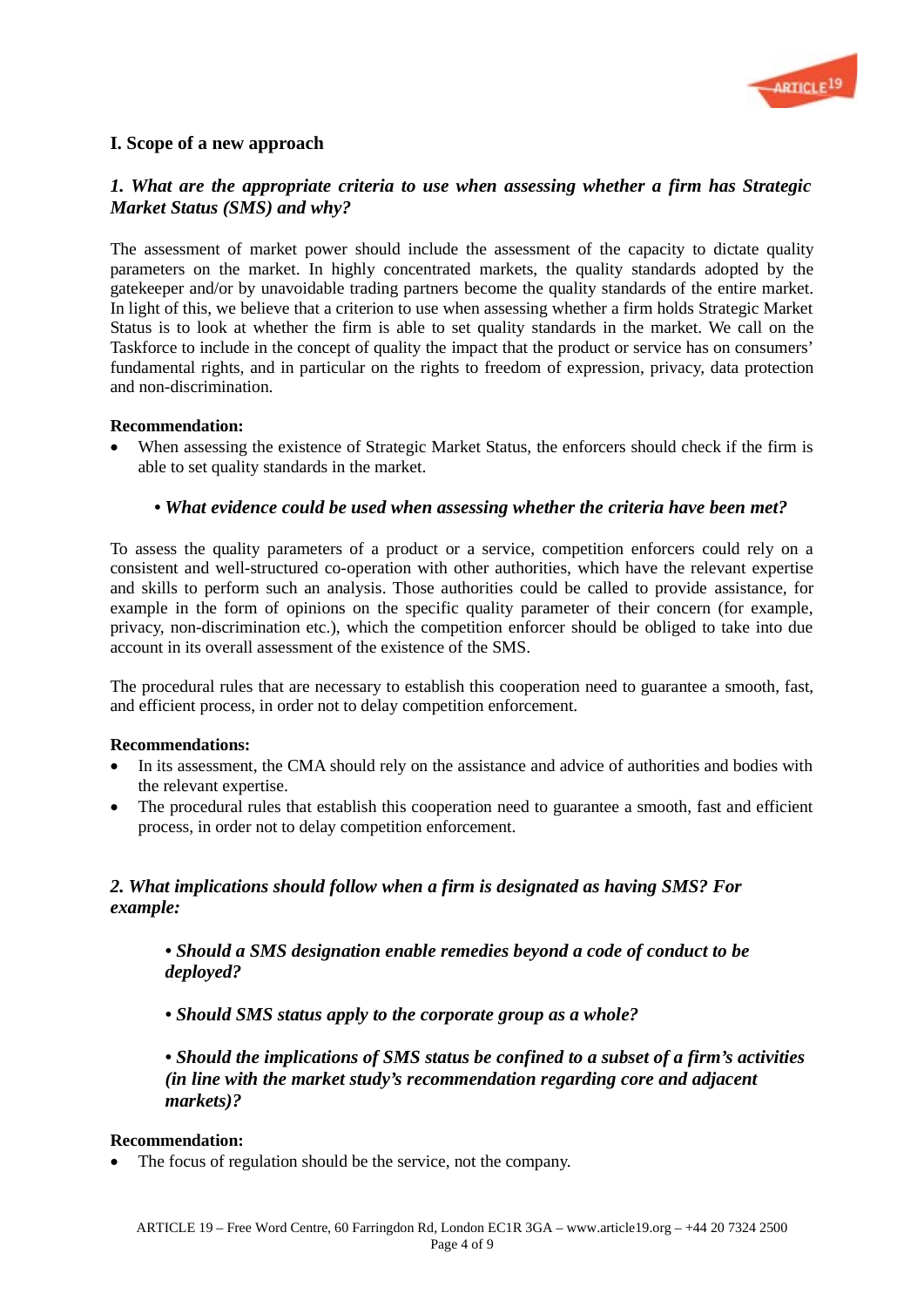

## 3. What should be the scope of a new pro-competition approach, in terms of the activities covered?

Digital platforms are an increasingly important means of expression, and for users to seek, receive, and impart information. However, what matters for this objective to be achieved is not only the content layer, but also the logical and physical layers behind. Therefore, we are strongly convinced that the pro-competitive approach should encompass each layer of the digital infrastructure.

This is why we support and encourage pro-competitive measures that go in the direction of decentralisation and more competition at each layer, among others through instruments like vertical and functional separation, fair, reasonable and non-discriminatory access to competitors, and interoperability.

#### Recommendation:

The pro-competition approach should cover the entire infrastructure, not only the content layer.

# 4. What future developments in digital technology or markets are most relevant for the Taskforce's work? Can you provide evidence as to the possible implications of the COVID-19 pandemic for digital markets both in the short and long term?

ARTICLE 19 is concerned that part of the strategy to respond to the pandemic is increasingly relying on digital instruments and services, and it will result in even further establishment of surveillance infrastructure. Part of it already exists, part will likely be set in the coming months and possibly years. We are also concerned that questionable narratives about the pandemic and how to fight it will lead to increased acceptance of invasive data collection and data sharing practices by private and public actors, which will violate people's data protection rights. Finally, we fear that the economic crisis that COVID-19 inevitably triggered worldwide will encourage, and will be used to justify, centralising pushes in a number of markets.

The Taskforce, in cooperation with other relevant institutions, has a role to play to make sure that the surveillance infrastructure built in response to the pandemic will not be permanent, and as soon as the emergency is over this surveillance apparatus will be dismantled; that the centralising pushes at different market layers are resisted; that markets remain open to competition and innovation; and that consumers' rights are not unnecessarily and disproportionately sacrificed for the achievement of public security, public health or other similar public objectives.

#### Recommendations:

The Taskforce, in cooperation with other relevant institutions, should make sure that:

- The surveillance infrastructure built in response to the pandemic will not be permanent;
- The centralising pushes at the different market layers are resisted, and markets remain open to competition and innovation;
- Consumers' rights are not unnecessarily and disproportionately sacrificed for the achievement of public security, public health or other similar public objectives.

# II. Remedies for addressing harm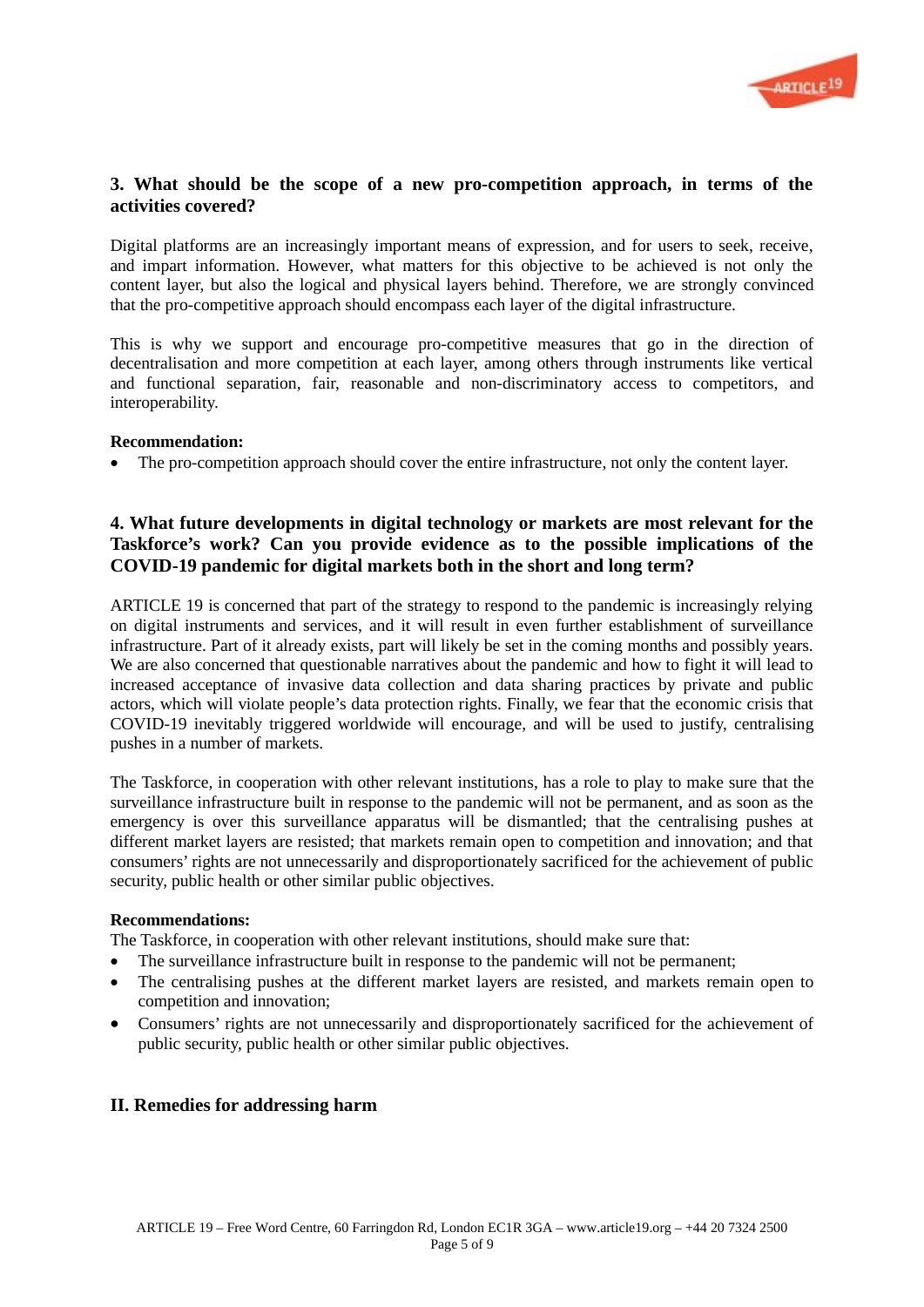

# 8. What remedies are required to address the sources of market power held by digital platforms?

ARTICLE 19 is aware of the fact that a variety of remedies could be considered for this purpose. However, here we draw the attention on a specific remedy that we believe could help to solve the problems created by social media platforms' market power and could do so by addressing its source.

Nowadays, content curation on social media raises numerous challenges that policy makers, regulators and platforms are struggling to address. The proposal we put forward has its roots in the assumption that high concentration in social media markets<sup>5</sup>, coupled with consistent barriers to entry for competitors, plays a fundamental role in the challenges we need to address. Therefore, our proposal aims to fix challenges with content curation by diminishing concentration of power in the market and by lowering barriers to entry for alternative curation services.

Although hosting and curation activities are currently provided as a bundle by the vast majority of social media platforms, this does not need to be the case, and it is not something irreversible. The bundle has a strategic economic value, and it contributes to lock in users and to raise barriers to entry to the market for potential competitors. In other words, by offering both services together, dominant social media platforms manage to protect themselves from competitive pressure and deprive users from alternatives; they are able to hold their gatekeeping position safely.

This scenario is undesirable from a number of perspectives, and has an impact on competition, innovation, users' rights and, to a certain extent, also broader public objectives such as media plurality and diversity. As mentioned, it also results in a number of market failures such as excessive concentration in the market, barriers to entry, and other externalities created by the dominant platforms' behaviors that are not internalised and thus fall on individual users and on society, who pay the costs.

ARTICLE 19 calls for an ex ante remedy to address this situation: oblige platforms with SMS to unbundle hosting and content curation activities, and allow third parties to offer content curation to the platforms' users. In other words, what we envisage is that a user that creates or has a profile on Facebook should be asked by the platform whether they want the content curation service to be provided by Facebook itself, or by other players to be freely selected. The option to stay with the dominant platform should be presented as opt-in, rather than opt-out, as this default is more procompetitive and reduces switching costs (and therefore also avoid that platforms undermine the effects of the unbundling by making the switching hard for users and by nudging them towards a locked-in situation).

Hence, ARTICLE 19 calls for a form of functional separation, not a structural one. In addition, the platform that provides the hosting should remain free to offer content curation too. What changes is that the platform should keep the two services separate and provide competitors the possibility to offer the curation service on its platform; the platform must also allow users to freely choose among service providers.

The unbundling remedy should be designed to address the contractual layer (contractual agreements between the platforms with SMS and the alternative players that provide content curation services to the platforms' users) and the technical layer (how to make this technically possible while ensuring data protection, consumer protection and security).

 $5$  The high level of concentration in digital platforms markets has been identified by, among others, by the CMA Study (cit.), as well as by Furman review. See Furman et al., Unlocking Digital Competition (2019).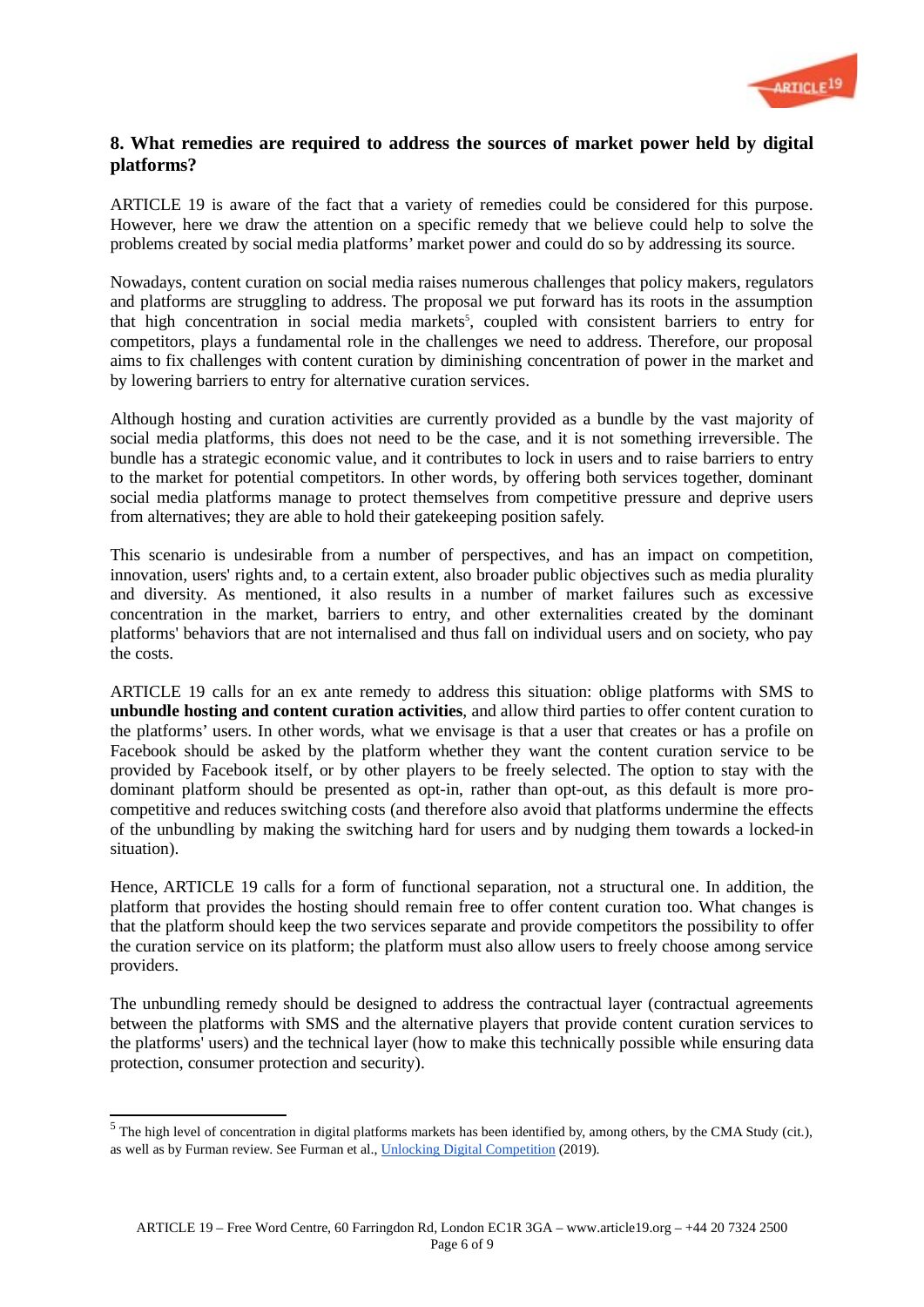

- For the contractual layer, we suggest that platforms provide access to competitors based on fair, reasonable, transparent and non-discriminatory grounds. We also suggest platforms with SMS should not be allowed to change the access conditions unilaterally in a way that nullifies competitors' efforts and investments.
- For the technical layer, we believe the more efficient solution to be that platforms with SMS should open a curation Application Programming Interface (API) to potential competitors. As such, the efficacy of the unbundling remedy is based on the adoption of interoperability solutions, whose details should be defined by the regulator, guided by independent experts with the relevant knowledge and in cooperation with the platform in order to deal with the substantial information asymmetries in the market. Indeed, as explained by distinguished academic experts, various types of interoperability exist, and each of them could best fit different situations and needs<sup>6</sup>.

ARTICLE 19 sees the unbundling as a highly pro-competition remedy: it opens the market for content curation and relies on competition among players to deliver more choices and better-quality services to users. Therefore, the unbundling is also capable of addressing the market failures mentioned above. Furthermore, the remedy we suggest is not a novelty in the history of economic regulation; on the contrary, it has been often used in network industries, and especially in the telecom sector. Finally, the unbundling is less invasive or paternalistic than other current proposals to address challenges related to content curation, because it interferes only limitedly on digital platforms' freedom of economic activities and it empowers users to make their own choices, rather than imposing strict standards on the market.

#### Recommendations:

- Firms with SMS should unbundle hosting and content curation and provide competitors with the possibility to provide content curation on their platforms based on fair, reasonable, transparent and non-discriminatory grounds.
- Users should be free to select the content curation provider of their choice.

# 9. Are tools required to tackle competition problems which relate to a wider group of platforms, including those that have not been found to have SMS?

ARTICLE 19 believes **interoperability** would drastically reduce the imbalance of power between platforms and users and be instrumental to the achievement of various additional public policy objectives.

Indeed, interoperability would (re)empower Internet users to interact across digital silos and allow them to choose their own online community and appropriate guidelines. An interoperability requirement would ensure that citizens do not sign up to dominant platforms just because there is no other way to communicate with their friends and participate in the social life of their local community, e.g. students at a university. It would also directly strengthen healthy competition among platforms and could even create whole new markets of online services built on top of existing platforms, such as third-party client apps or content moderation plug-ins."<sup>7</sup>

<sup>&</sup>lt;sup>6</sup> See, in particular, Ian Brown, *Interoperability as a tool for competition regulation*, preprint of 31 July 2020.

<sup>&</sup>lt;sup>7</sup> See EDRi, *Platform Regulation Done Right*, 9 April 2020, p.22.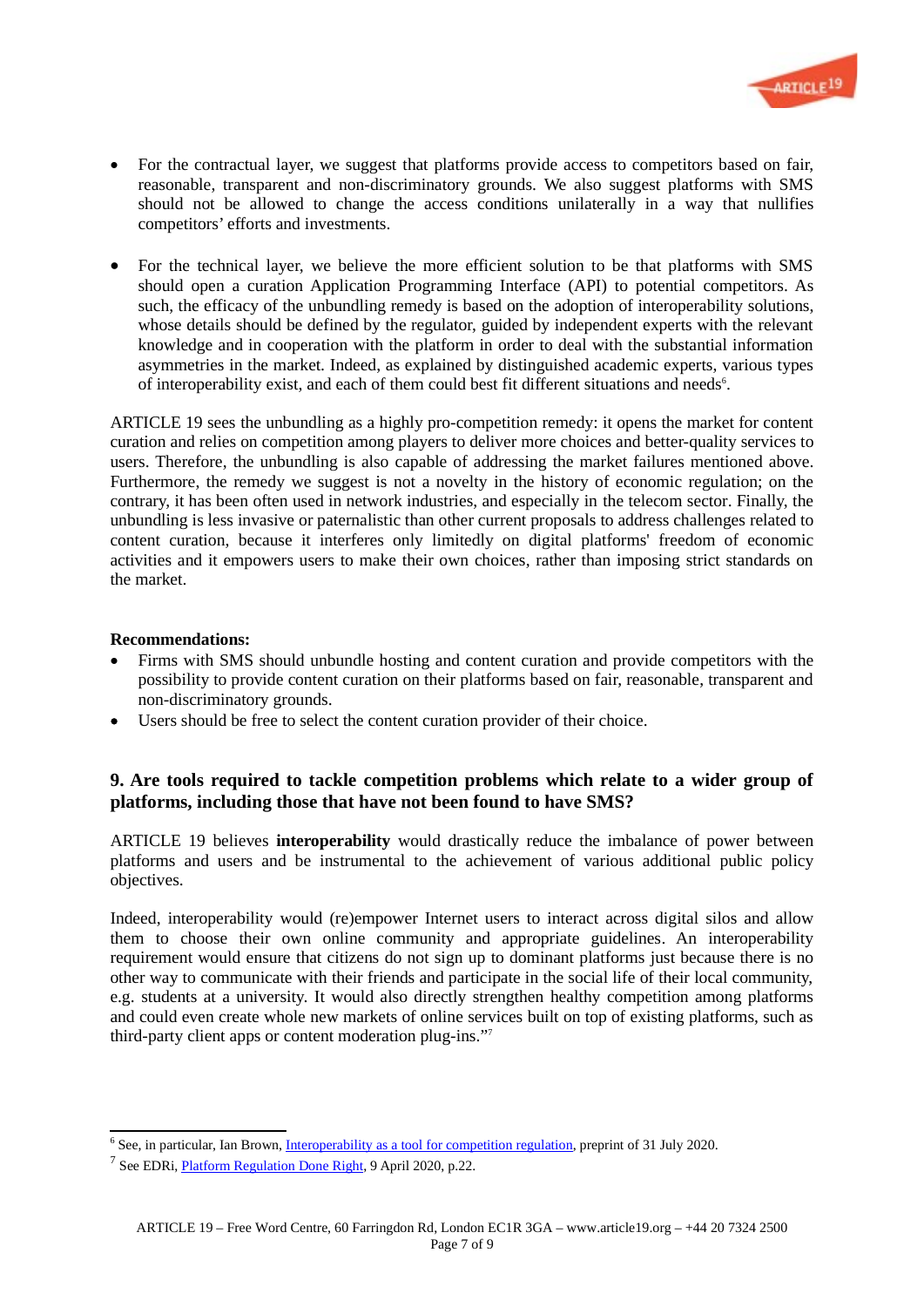

In other words, interoperability would be a strong facilitator of competition on the merits, rather than on the size of the installed base. In addition, it would provide users with real choices about which service they prefer. This, in turn, will encourage market entry and competition among providers.<sup>8</sup>

In online media markets, interoperability can contribute to reducing the gatekeeping power of platforms with SMS and it can positively impact the type and variety of information that users consume.

Interoperability could also play a role in addressing content moderation issues; in fact, it can enable 'a parallel route by which some of these issues can be addressed - giving users greater choice of different content moderation regimes, even on the same platform'<sup>9</sup> . As explained by academic experts, Mastodon illustrates this possibility, as each of its 'instances' can choose its own moderation rules, with software tools available to ease the work of instance moderators. While the decentralised structure of Mastodon enables community autonomy, more research is needed to assess how this federation model impacts on phenomena like hate speech or disinformation<sup>10</sup>.

Overall, to impose interoperability requirements on digital platforms would reflect a long-term vision of the internet as a free, open and decentralised environment, to the benefit of the entire society.

#### Recommendations:

- Interoperability should be used to drastically reduce the imbalance of power between platforms and users.
- The Government should support more research, and a multi-stakeholder dialogue to identify the right type of interoperability needed in each market.

#### III. Procedure and structure of a new pro-competition approach

# 12. What are the key areas of interaction between any new pro-competitive approach and existing and proposed regulatory regimes (such as online harms, data protection and privacy); and how can we best ensure complementarity (both at the initial design and implementation stage, and in the longer term)?

As mentioned throughout this document, we believe that the assessment of digital platforms' behaviours should include their impact on consumers' fundamental rights. Therefore, we consider that any new pro-competitive approach and existing and proposed rules should be designed, interpreted and applied looking at their interactions with regulatory regimes that protect consumers' human rights, and in particular privacy, data protection, freedom of expression and non-discrimination.

ARTICLE 19 has repeatedly advocated for stronger cooperation between competition authorities and other regulators and bodies that have specific knowledge and powers with regard to the various public interest objectives and human rights affected by digital platforms' behaviours and business models<sup>11</sup>.

The cooperation we suggest should be bidirectional. Indeed, we are convinced that competition authorities possess unique knowledge and expertise on competition and, more broadly, economic concepts that could inform the action of other regulators and bodies dealing with digital markets.

<sup>&</sup>lt;sup>8</sup> See Stigler Committee on Digital Platforms, *Final Report*, September 2019, p.118.

<sup>&</sup>lt;sup>9</sup> See Ian Brown, op. cit.

 $10$  Ibid.

<sup>&</sup>lt;sup>11</sup> See, among others, ARTICLE 19, Submission to the BEREC public consultation on Work Programme 2021-2025, April 2020.